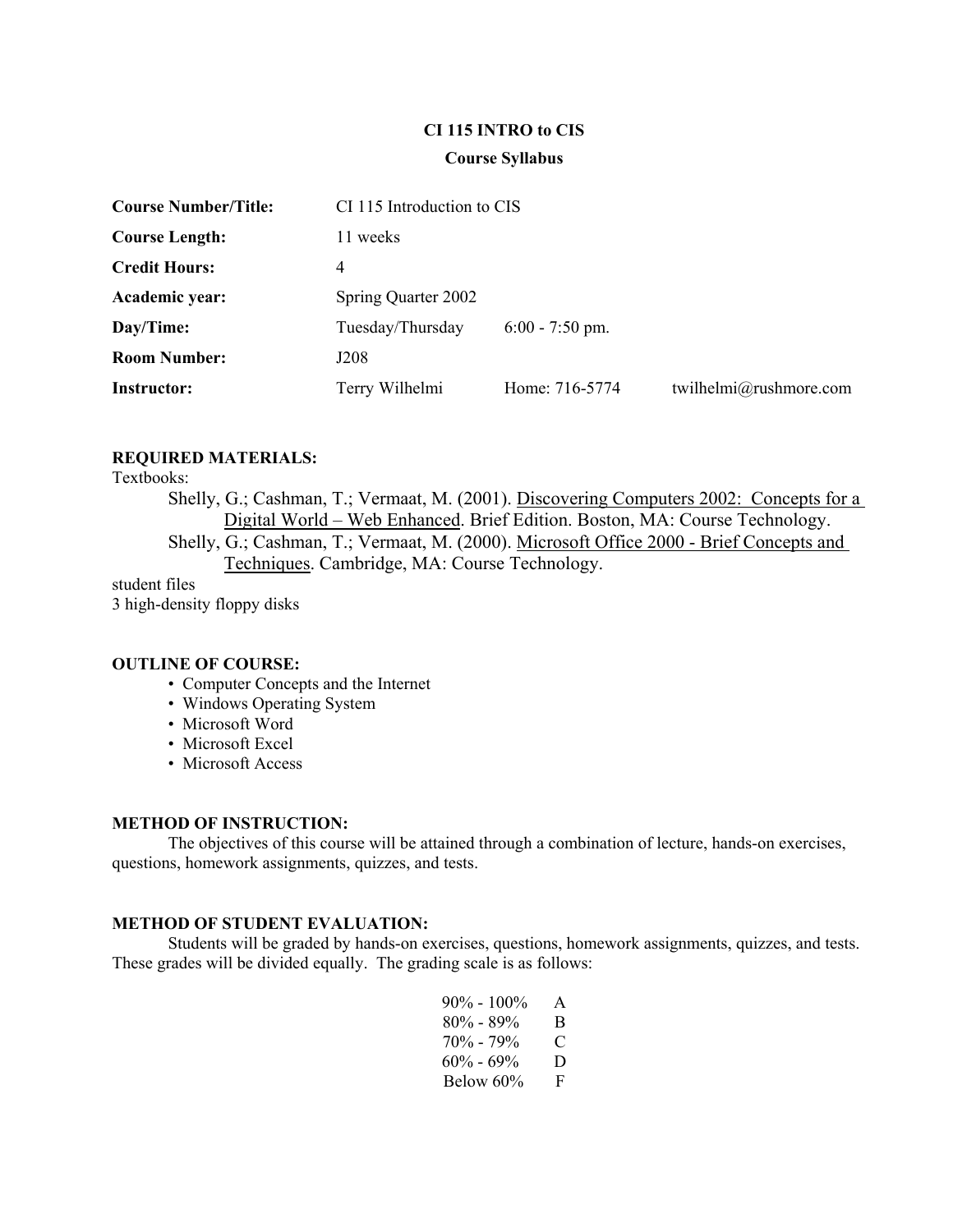## **CLASS REQUIREMENTS:**

Attendance: Attendance will be taken each class according to the NAU attendance policy. Any student missing six class hours *without contacting the instructor* with a valid reason will be placed on attendance probation. Any student missing ten class hours *without contacting the instructor* with a valid reason will be dropped from the class. Leaving at the break will warrant an absence on the attendance sheet. Students are expected to attend all classes, to be on time, and to remain for the entire class period in order to be considered as present. Students are responsible for all material presented in class, as well as in their textbook. Textbooks and required materials must be brought to all classes. Keep returned homework in a folder.

Missed Classes: The student is responsible for obtaining material and assignments, which may have been distributed on class days when he/she was absent. This can be done through contacting a classmate who was present or by contacting the instructor prior to the next class.

There are no make-up exams**. Any uncoordinated, unexcused missed exam will result in a score of 0 for that exam**. Students missing exams due to a pre-arranged, excused absence will be allowed to make up a similar exam prior to the regularly scheduled exam.

Assignments: Homework will be assigned so students can complete problems in order to fully understand the material. All assignments are due at the beginning of class on the date due. They are to be turned in stapled together and in the order the printouts are requested. Late submission of assignments will be assessed a penalty of **10% per day**. All assignments must be turned in. **Students who do not turn in ALL assignments will fail the class.**

I will be available at mutually agreed times to assist students with assignments, problems, concerns, and/or questions. I can be reached at the telephone number listed above in the evenings and weekends, preferably not after 9:30 pm., and at the email address listed.

Academic Dishonesty: Plagiarism and cheating are serious offenses and will be punished by failure on exam, paper or project.

## **REGULATIONS:**

 During class, students will **only** work on class related work. Anything else will not be tolerated. There will be **no** tobacco products allowed in the class. All students are to abide by the policies, rules, and regulations as set forth by NAU.